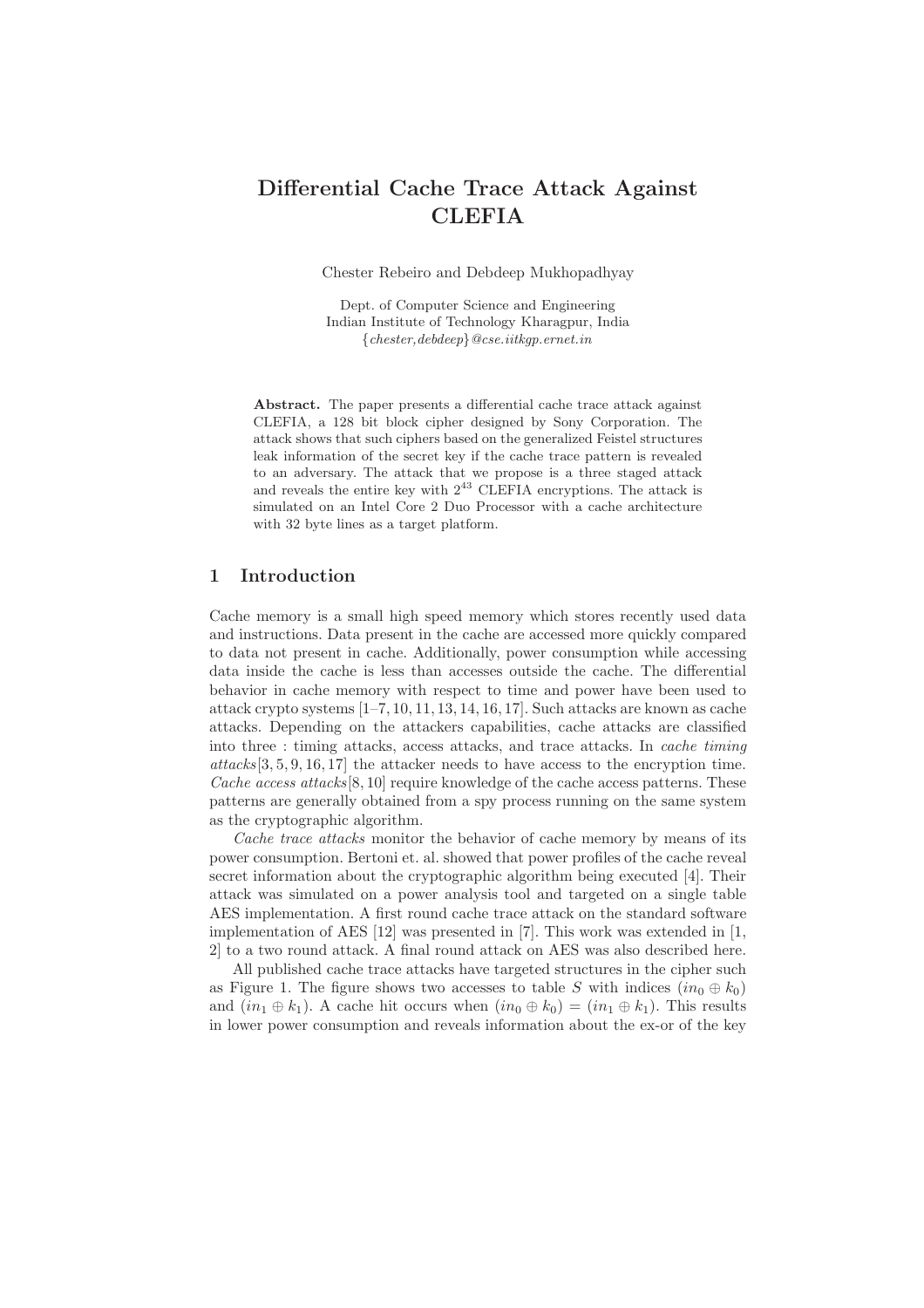

Fig. 1. Lookup Structure in AES

bits:  $(k_0 \oplus k_1) = (in_0 \oplus in_1)$ . In AES, in order to obtain the actual AES key the cache trace patterns for two rounds need to be considered.

CLEFIA[15] is a 128 bit block cipher developed by Sony for copyright protection and authentication. The table access pattern for CLEFIA is depicted in Figure 2. A straight forward adaptation of the existing cache trace attacks for CLEFIA is capable of revealing only the value of  $k_0 \oplus k_1 \oplus k_2$ , and thus has more ambiguity about the actual key value than for the AES algorithm. Hence in order to obtain the CLEFIA key, one needs to modify the techniques and supplement them using the internal round structures or properties in the key scheduling algorithm of CLEFIA.



Fig. 2. Lookup Structure in CLEFIA

In this paper we present a cache trace attack for CLEFIA based on the observations made by Bertoni et. al.[4] that the power consumption gives information about the cache hit and miss. The work assumes the presence of an Oracle which returns the cache hit and miss patterns for a given plaintext. The attack makes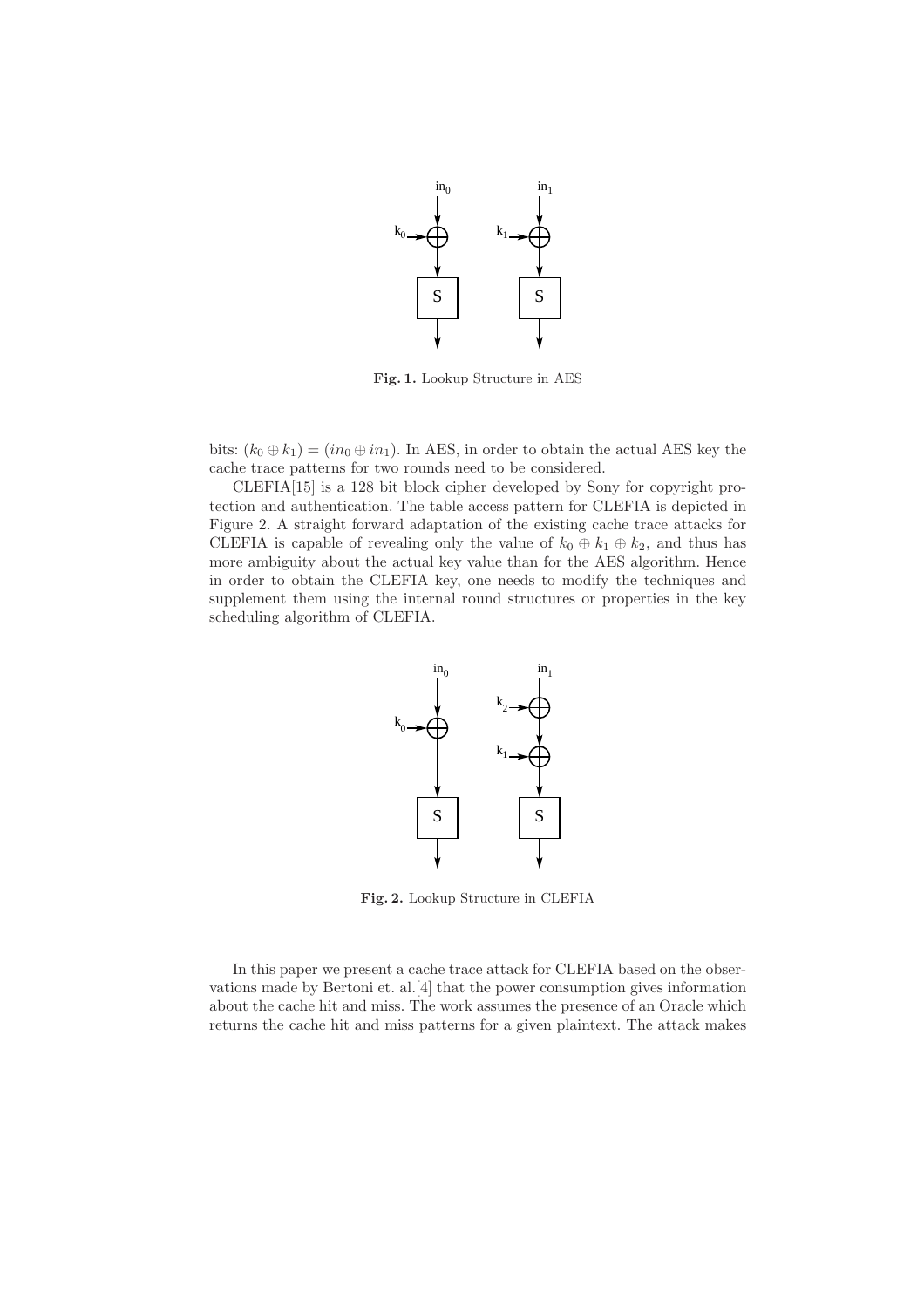use of two chosen plaintexts and exploits key expansion algorithm of CLEFIA. The complexity of the attack in terms of CLEFIA encryptions is  $2^{43}$  on a cache with 32 byte cache line.

The outline of the paper is as follows: Section 2 has a brief description of the block cipher CLEFIA. Section 3 gives an outline of the proposed attack on the cipher. Section 4 presents the complexity of the attack. Section 5 has the experimental results. The work is concluded in section 6.

## 2 The CLEFIA Block Cipher

CLEFIA is a 128 bit block cipher with a generalized Feistel structure. The specification [15] defines three key lengths of 128, 192, and 256 bits. For brevity, this paper considers 128 bit keys though the results are valid for the other key sizes. The structure of CLEFIA is shown in Figure 3. The input has 16 bytes  $P_0$  to  $P_{15}$ , grouped into four 4 byte words. There are 18 rounds and in each round the first and third words are fed into nonlinear functions  $F0$  and  $F1$  respectively. The output of  $F0$  and  $F1$ , collectively known as  $F$  functions, are ex-ored with the second and fourth words. Additionally, the second and fourth words are also whitened at the beginning and end of the encryption.

The non-linearity in the  $F$  functions are created by two sboxes  $S_0$  and  $S_1$ . These sboxes are in the form of 256 byte look-up tables, and are invoked twice in each  $F$  function, making a total of eight table look-ups per round and 144  $(= 8*18)$  look-ups per encryption. Equations for functions F0 and F1 are shown in Equation 1.

$$
\mathbf{F}0:(y_0 \ y_1 \ y_2 \ y_3) = (z_0 \ z_1 \ z_2 \ z_3) \cdot M0 \n\mathbf{F}1:(y_0 \ y_1 \ y_2 \ y_3) = (z'_0 \ z'_1 \ z'_2 \ z'_3) \cdot M1
$$
\n(1)

where

$$
z_0 = S0[x_0 \oplus k_0] \quad z_1 = S1[x_1 \oplus k_1] \quad z_2 = S0[x_2 \oplus k_2] \quad z_3 = S1[x_2 \oplus k_2]
$$

and

$$
z'_0 = S1[x_0 \oplus k_0] \quad z'_1 = S0[x_1 \oplus k_1] \quad z'_2 = S1[x_2 \oplus k_2] \quad z'_3 = S0[x_2 \oplus k_2]
$$

The F functions take 4 input bytes,  $x_0$ ,  $x_1$ ,  $x_2$ , and  $x_3$ , and 4 round keys,  $k_0$ ,  $k_1$ ,  $k_2$ , and  $k_3$ . After the sbox look-ups, the bytes are diffused by multiplying them with  $(4 \times 4)$  matrices M0 and M1 respectively. The M0 and M1 matrices are defined as follows:

$$
M0 = \begin{pmatrix} 1 & 2 & 4 & 6 \\ 2 & 1 & 6 & 4 \\ 4 & 6 & 1 & 2 \\ 6 & 4 & 2 & 1 \end{pmatrix} \qquad M1 = \begin{pmatrix} 1 & 8 & 2 & A \\ 8 & 1 & A & 2 \\ 2 & A & 1 & 8 \\ A & 2 & 8 & 1 \end{pmatrix}
$$
 (2)

The CLEFIA encryption has 4 whitening keys  $WK_0, WK_1, WK_2$ , and  $WK_3$ , and 36 round keys  $RK_0, \dots, RK_{35}$ . Key expansion is a two step process. First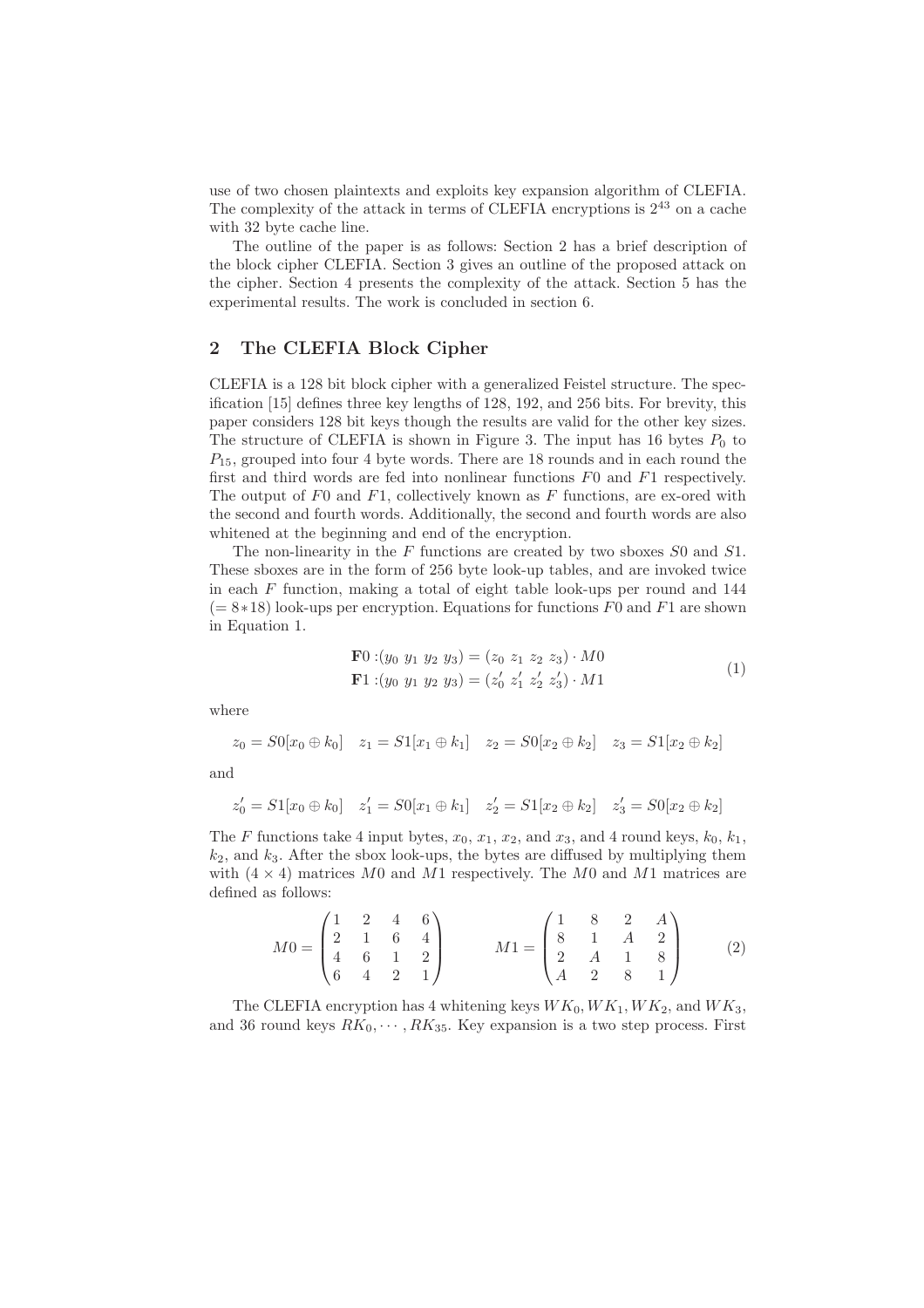

Fig. 3. CLEFIA Block Diagram

a 128 bit intermediate key  $L$  is generated from the secret key  $K$  using a  $GFN$ function [15]. From this the round keys and whitening keys are generated as shown below.

Step 1: 
$$
WK_0|WK_1|WK_2|WK_3 \leftarrow K
$$
  
\nStep 2: For  $i \leftarrow 0$  to 8  
\n $T \leftarrow L \oplus (CON_{24+4i} | CON_{24+4i+1} | CON_{24+4i+2} | CON_{24+4i+3})$   
\n $L \leftarrow \Sigma(L)$   
\nif *i* is odd:  $T \leftarrow T \oplus K$   
\n $RK4i|RK4i + 1|RK4i + 2|RK4i + 3 \leftarrow T$ 

The function  $\Sigma$ , known as the *double swap* function, rearranges the bits of  $L$  as shown in Equation 3.

$$
\Sigma(L) \leftarrow L_{(7\cdots 63)} |L_{(121\cdots 127)} |L_{(0\cdots 6)} |L_{(64\cdots 120)} \tag{3}
$$

From the structure of CLEFIA it is obvious that the knowledge of any set of 4 round keys  $(RK4i, RK4i + 1, RK4i + 2, RK4i + 3)$ , where i mod  $2 = 0$ , is sufficient to revert the key expansion process to obtain the secret key. In the attack on CLEFIA described in this paper, round keys RK0, RK1, RK2, and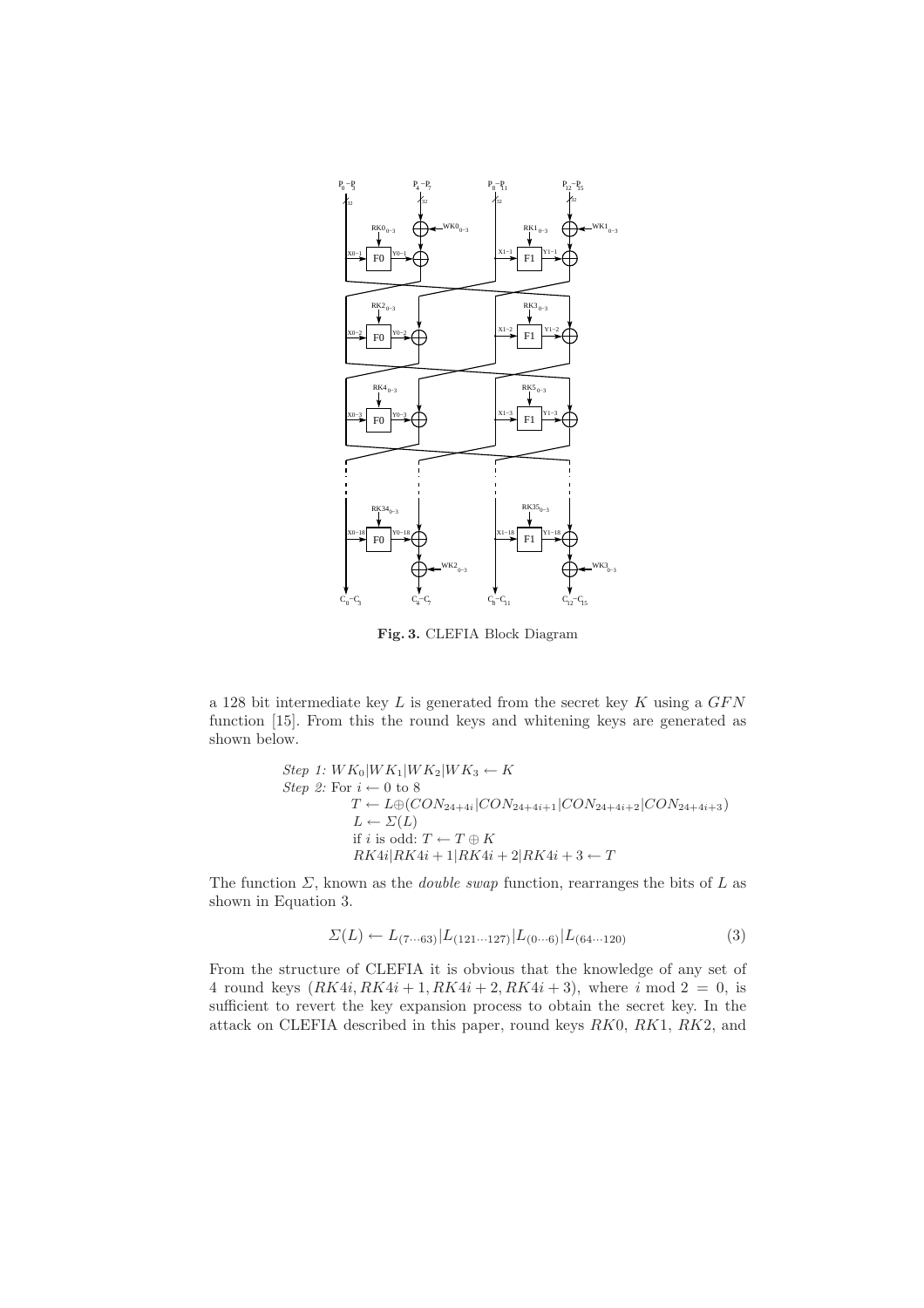$RK3$  are determined from which  $L$  is computed.  $K$  can then be obtained from  $L$  by the inverse  $GFN$  function.

## 3 The Attack

The steps involved in the attack is to first obtain the round keys  $RK0$  and  $RK1$ by tracing cache accesses in the first and second round. Then  $RK4$  and  $RK5$  are computed using the  $RK0$  and  $RK1$  that were obtained. From this,  $RK2$  and 25 bits of RK3 are derived by exploiting CLEFIA's key expansion algorithm.

### 3.1 Determining RK0 and RK1

The sbox accesses in the first round of CLEFIA have a structure (Figure 1) favourable for cache attacks. The equations for the indices to the tables in the first round is given by:

$$
I1_{s0}^{0} = P_{0} \oplus RK0_{0}
$$
  
\n
$$
I1_{s0}^{1} = P_{2} \oplus RK0_{2}
$$
  
\n
$$
I1_{s1}^{1} = P_{3} \oplus RK0_{3}
$$
  
\n
$$
I1_{s0}^{2} = P_{9} \oplus RK1_{1}
$$
  
\n
$$
I1_{s1}^{2} = P_{8} \oplus RK0_{3}
$$
  
\n
$$
I1_{s1}^{2} = P_{8} \oplus RK1_{0}
$$
  
\n
$$
I1_{s1}^{3} = P_{10} \oplus RK1_{2}
$$
  
\n(4)

Note that  $I\alpha_{s\beta}^i$  denotes the index to the  $i^{th}$  access to table  $s\beta$  in round  $\alpha$ .

If we make the assumption that no part of the table is present in cache before the start of encryption, then the first access to each table, ie.  $I1_{s0}^{0}$  and  $I1_{s1}^{0}$ , results in cache misses. A maximum of 6 cache hits (3 in each table) can be obtained in the first round. This can be forced by starting with random values for  $P_0$  and  $P_1$ , then varying  $P_2$ ,  $P_3$ ,  $P_8$ ,  $P_9$ ,  $P_{10}$ , and  $P_{11}$  in an order such that  $P_a$  is varied before  $P_b$  if and only if  $P_a$  and  $P_b$  access the same sbox and  $P_a$ accesses the sbox before  $P_b$ .

In the second round, the indices to the tables  $S_0$  and  $S_1$  in  $F_0$  are given by equations in (5), where  $P_{(0,1,2,3)}$  indicates the concatenation of  $P_0$ ,  $P_1$ ,  $P_2$ , and  $P_3.$ 

$$
I2_{s0}^{0} = P_4 \oplus WK0_0 \oplus F0(RK0, P_{(0,1,2,3)})_0 \oplus RK2_0
$$
  
\n
$$
I2_{s1}^{0} = P_5 \oplus WK0_1 \oplus F0(RK0, P_{(0,1,2,3)})_1 \oplus RK2_1
$$
  
\n
$$
I2_{s0}^{1} = P_6 \oplus WK0_2 \oplus F0(RK0, P_{(0,1,2,3)})_2 \oplus RK2_2
$$
  
\n
$$
I2_{s1}^{1} = P_7 \oplus WK0_3 \oplus F0(RK0, P_{(0,1,2,3)})_3 \oplus RK2_3
$$
  
\n(5)

Four cache hits can be forced in F0 of round two by varying  $P_4$ ,  $P_5$ ,  $P_6$ , and  $P_7$  in a order as previously defined. This results in a total of 5 cache hits in table S0. The indices to the table are all the same, ie.  $I1_{s0}^0 = I1_{s0}^1 = I2_{s0}^0 = I2_{s0}^1$ . We therefore get the following equalities.

$$
P_0 \oplus P_4 = F0(RK0, P_{(0,1,2,3)})_0 \oplus RK0_0 \oplus WK0_0 \oplus RK2_0
$$
  
\n
$$
P_2 \oplus P_6 = F0(RK0, P_{(0,1,2,3)})_2 \oplus RK0_2 \oplus WK0_2 \oplus RK2_2
$$
 (6)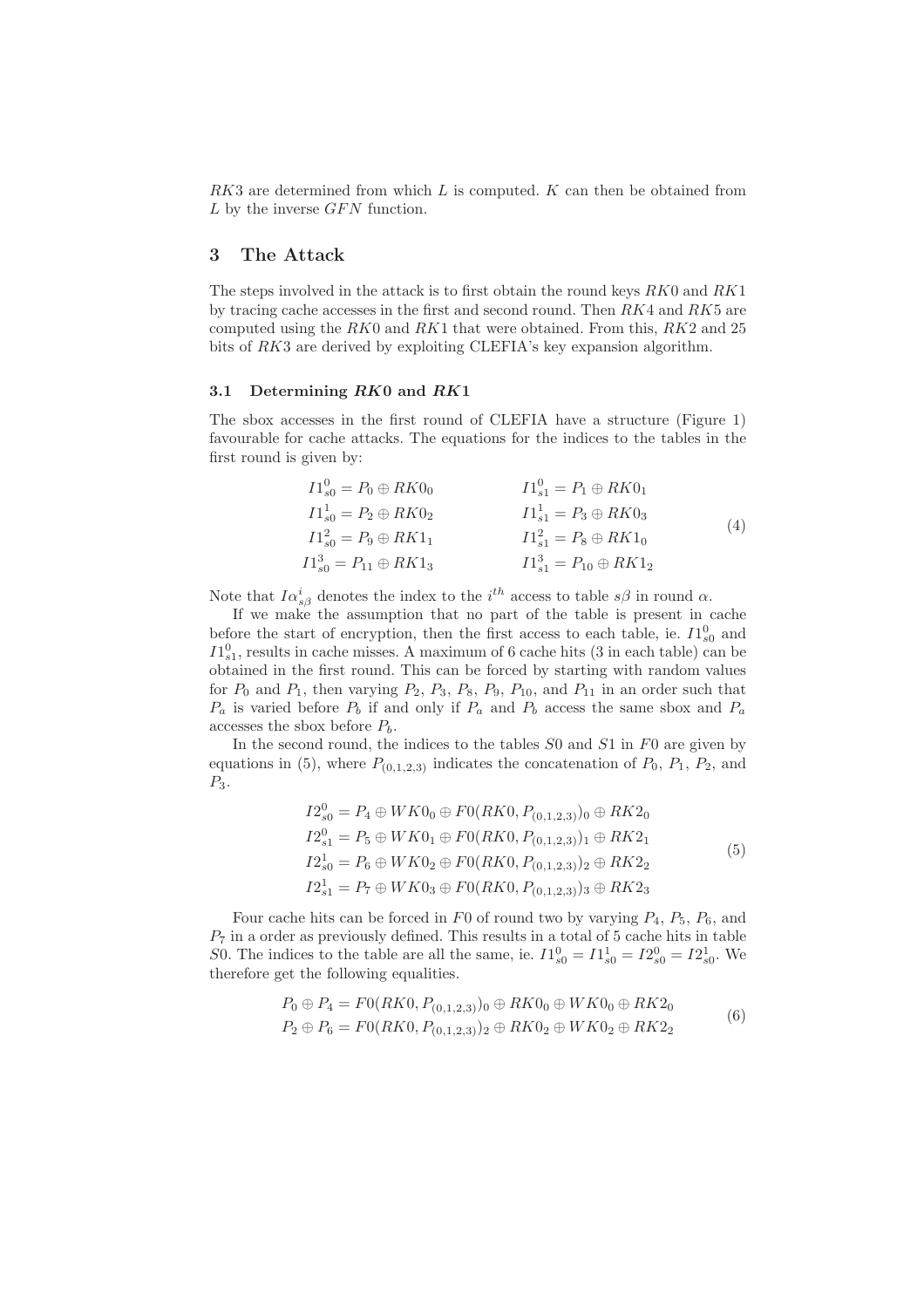Similarly the 5 cache hits in table S1 result in the following equalities.

$$
P_1 \oplus P_5 = F0(RK0, P_{(0,1,2,3)})_1 \oplus RK0_1 \oplus WK0_1 \oplus RK2_1
$$
  
\n
$$
P_3 \oplus P_7 = F0(RK0, P_{(0,1,2,3)})_3 \oplus RK0_3 \oplus WK0_3 \oplus RK2_3
$$
 (7)

For another plaintext  $Q$ , with  $Q_0 \neq P_0$  and  $Q_1 \neq P_1$ , equations similar to (6) and (7) can be obtained by tracing cache hits in the first and second rounds. These are shown in (8).

$$
Q_0 \oplus Q_4 = F0(RK0, Q_{(0,1,2,3)})_0 \oplus RK0_0 \oplus WK0_0 \oplus RK2_0
$$
  
\n
$$
Q_2 \oplus Q_6 = F0(RK0, Q_{(0,1,2,3)})_2 \oplus RK0_2 \oplus WK0_2 \oplus RK2_2
$$
  
\n
$$
Q_1 \oplus Q_5 = F0(RK0, Q_{(0,1,2,3)})_1 \oplus RK0_1 \oplus WK0_1 \oplus RK2_1
$$
  
\n
$$
Q_3 \oplus Q_7 = F0(RK0, Q_{(0,1,2,3)})_3 \oplus RK0_3 \oplus WK0_3 \oplus RK2_3
$$
\n(8)

From equations in (6),(7),and (8), the fact that  $P_0 \oplus P_2 \oplus P_4 \oplus P_6 = Q_0 \oplus Q_2 \oplus$  $Q_4 \oplus Q_6$ , and  $P_1 \oplus P_3 \oplus P_5 \oplus P_7 = Q_1 \oplus Q_3 \oplus Q_5 \oplus Q_7$  the following equations can be generated:

$$
P_0 \oplus P_4 \oplus Q_0 \oplus Q_4 = F0(RK0, P_{(0,1,2,3)}) \oplus F0(RK0, Q_{0,1,2,3}) \oplus P_2 \oplus P_6 \oplus Q_2 \oplus Q_6 = F0(RK0, P_{(0,1,2,3)}) \oplus F0(RK0, Q_{0,1,2,3}) \oplus P_7 \oplus P_6 \oplus Q_0 \oplus Q_6 = F0(RK0, P_{(0,1,2,3)}) \oplus F0(RK0, Q_{0,1,2,3}) \oplus P_2 \oplus P_4 \oplus Q_2 \oplus Q_4 = F0(RK0, P_{(0,1,2,3)}) \oplus F0(RK0, Q_{0,1,2,3}) \oplus P_1 \oplus P_5 \oplus Q_1 \oplus Q_5 = F0(RK0, P_{(0,1,2,3)}) \oplus F0(RK0, Q_{0,1,2,3}) \oplus P_3 \oplus P_7 \oplus Q_3 \oplus Q_7 = F0(RK0, P_{(0,1,2,3)}) \oplus F0(RK0, Q_{0,1,2,3}) \oplus P_1 \oplus P_7 \oplus Q_1 \oplus Q_7 = F0(RK0, P_{(0,1,2,3)}) \oplus F0(RK0, Q_{0,1,2,3}) \oplus P_3 \oplus P_5 \oplus Q_3 \oplus Q_5 = F0(RK0, P_{(0,1,2,3)}) \oplus F0(RK0, Q_{0,1,2,3}) \oplus P_7 \oplus F0(RK0, Q_{0,1,2,3}) \oplus P_8 \oplus P_9 \oplus Q_3 \oplus Q_5 = F0(RK0, P_{(0,1,2,3)}) \oplus F0(RK0, Q_{0,1,2,3}) \oplus P_9 \oplus P_9 \oplus Q_3 \oplus Q_7 \oplus F0(RK0, P_{(0,1,2,3)}) \oplus F0(RK0, Q_{0,1,2,3}) \oplus P_9 \oplus P_9 \oplus Q_3 \oplus Q_5 = F0(RK0, P_{(0,1,2,3)}) \oplus F0(RK0, Q_{0,1,2,3}) \oplus P_9 \oplus P_9 \oplus Q_3 \oplus Q_5 = F0(RK0, P_{(0,1,2,3)}) \oplus F0(RK0, Q_{0,1,2,3}) \oplus
$$

 $RK0$  can be determined by testing the  $2^{32}$  possibilities against the 8 conditions in  $(9)$ . In a similar way  $RK1$  can be determined by analyzing cache hits in  $F1$ . The set of equations that should satisfy  $RK1$  are in (10).

$$
P_8 \oplus P_{12} \oplus Q_8 \oplus Q_{12} = F1(RK0, P_{(8,9,10,11)}) \oplus F1(RK0, Q_{(8,9,10,11)}) \oplus P_{10} \oplus P_{14} \oplus Q_{10} \oplus Q_{14} = F1(RK0, P_{(8,9,10,11)}) \oplus F1(RK0, Q_{(8,9,10,11)}) \oplus P_8 \oplus P_{14} \oplus Q_8 \oplus Q_{14} = F1(RK0, P_{(8,9,10,11)}) \oplus F1(RK0, Q_{(8,9,10,11)}) \oplus P_{10} \oplus P_{12} \oplus Q_{10} \oplus Q_{12} = F1(RK0, P_{(8,9,10,11)}) \oplus F1(RK0, Q_{(8,9,10,11)}) \oplus P_{10} \oplus P_{13} \oplus Q_9 \oplus Q_{13} = F1(RK0, P_{(8,9,10,11)}) \oplus F1(RK0, Q_{(8,9,10,11)}) \oplus P_{11} \oplus P_{15} \oplus Q_{11} \oplus Q_{15} = F1(RK0, P_{(8,9,10,11)}) \oplus F1(RK0, Q_{(8,9,10,11)}) \oplus P_{11} \oplus P_{15} \oplus Q_9 \oplus Q_{15} = F1(RK0, P_{(8,9,10,11)}) \oplus F1(RK0, Q_{(8,9,10,11)}) \oplus P_{11} \oplus P_{13} \oplus Q_{11} \oplus Q_{13} = F1(RK0, P_{(8,9,10,11)}) \oplus F1(RK0, Q_{(8,9,10,11)}) \oplus P_{11} \oplus P_{13} \oplus Q_{11} \oplus Q_{13} = F1(RK0, P_{(8,9,10,11)}) \oplus F1(RK0, Q_{(8,9,10,11)}) \oplus F1(RK0, Q_{(8,9,10,11)}) \oplus P_{11} \oplus P_{12} \oplus P_{13} \oplus Q_{14} \oplus Q_{15} = F1(RK0, P_{(8,9,10,11)}) \oplus F1(RK0, Q_{(8,9,10,11)}) \oplus F
$$

## 3.2 Determining RK4 and RK5

 $RK4$  and  $RK5$  are determined by third round cache hits. To determine the first and third bytes of RK4, the plaintext bytes  $P_0$ ,  $P_2$ ,  $P_9$ ,  $P_{11}$ ,  $P_4$ , and  $P_6$  are set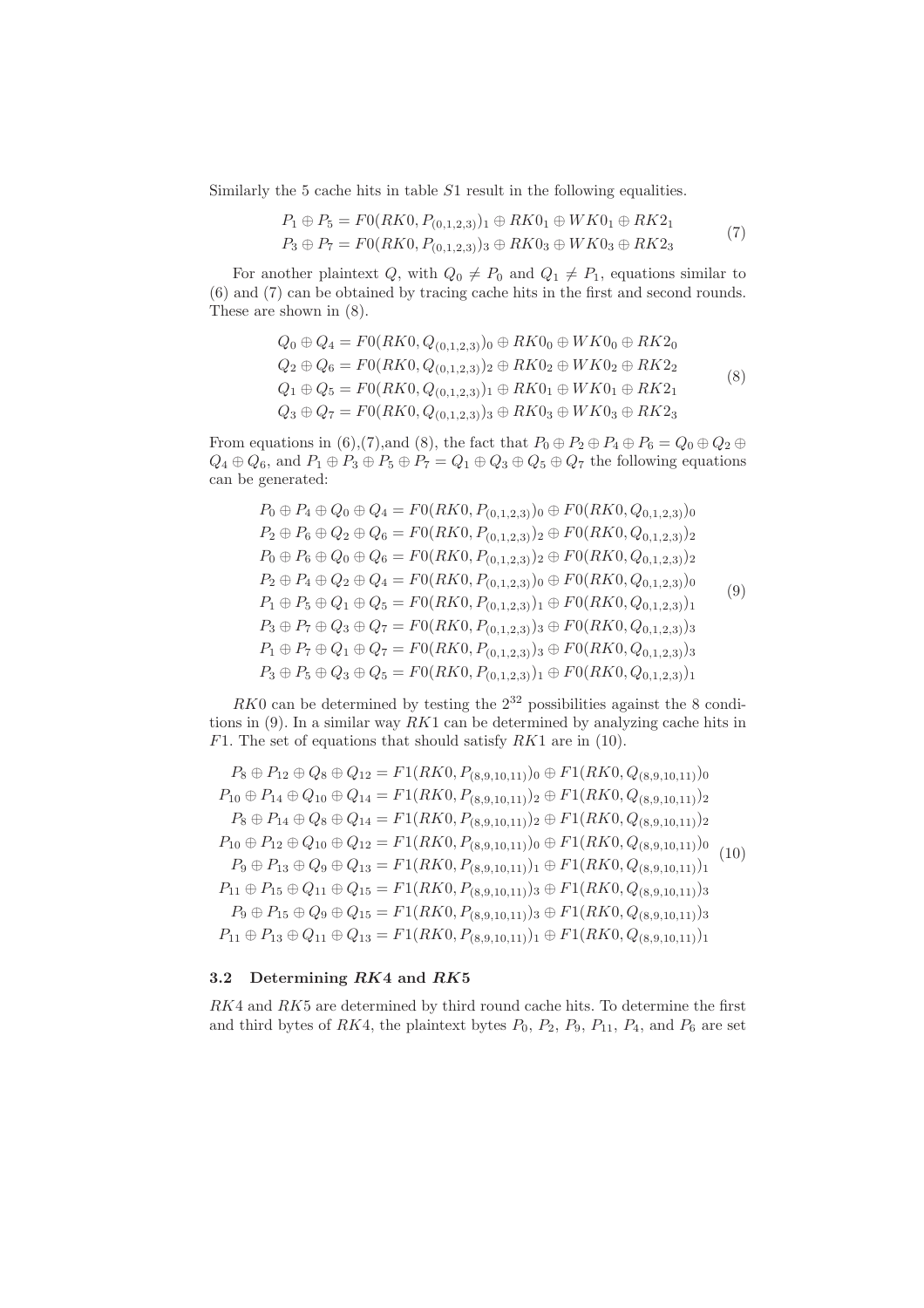in that order, so that cache hits are obtained in the first and second round in table S0. Cache hits in S0 in the third round F0 are obtained by varying  $P_8$  and  $P_{10}$ . However several cache hits may be obtained this way due to collisions with indices in  $F1$  the second round. However, the only values of  $P_8$  and  $P_{10}$  that are of interest have collisions in S0 accesses of the F0 functions in the first, second, and third rounds. That is,  $I_{S0}^{0} = I_{S0}^{1} = I_{S0}^{0} = I_{S0}^{1} = I_{S0}^{0} = I_{S1}^{0}$ . From  $I1_{S0}^{0} = I3_{S0}^{0}$  we obtain,

$$
RK4_0 = P_0 \oplus P_8 \oplus RK0_0 \oplus F0(RK2, P_{(4,5,6,7)} \oplus WK0 \oplus F0(RK0, P_{(0,1,2,3)}))_0
$$
\n(11)

where  $WK0 \oplus RK2$  is obtained from (6) and (7).

$$
WK0 \oplus RK2 = P_{(0,1,2,3)} \oplus P_{(4,5,6,7)} \oplus F0(RK0, (P_{(0,1,2,3)}) \oplus RK0
$$
 (12)

Similarly  $RK4_2$  is computed.

$$
RK4_2 = P_0 \oplus P_{10} \oplus RK0_0 \oplus F0(RK2, P_{(4,5,6,7)} \oplus WK0 \oplus F0(RK0, (P_{(0,1,2,3)}))_2
$$
\n(13)

The two other bytes,  $RK4_1$  and  $RK4_2$ , can be similarly computed by considering cache hits in S1 in function F0 in the first, second, and third round.

$$
RK4_1 = P_1 \oplus P_9 \oplus RK0_1 \oplus F0(RK2, P_{(4,5,6,7)} \oplus WK0 \oplus F0(RK0, P_{(0,1,2,3)}))_1
$$
  
\n
$$
RK4_3 = P_1 \oplus P_{11} \oplus RK0_1 \oplus F0(RK2, P_{(4,5,6,7)} \oplus WK0 \oplus F0(RK0, P_{(0,1,2,3)}))_3
$$
\n(14)

In a similar manner,  $RK5$  can be determined by considering cache hits in the first, second, and third rounds in function  $F1$ . The equations for computing  $RK5$ are presented in (15).

 $RK5_0 = P_0 \oplus P_8 \oplus RK0_0 \oplus F1(RK2, P_{(12,13,14,15)} \oplus WK1 \oplus F1(RK1, P_{(8,9,10,11)}))_0$  $RK5_1 = P_1 \oplus P_9 \oplus RK0_1 \oplus F1(RK2, P_{(12,13,14,15)} \oplus WK1 \oplus F1(RK1, P_{(8,9,10,11)}))_1$  $RK5_2 = P_0 \oplus P_{10} \oplus RK0_0 \oplus F1(RK2, P_{(12,13,14,15)} \oplus WK1 \oplus F1(RK1, P_{(8,9,10,11)}))_2$  $RK5_3 = P_1 \oplus P_{11} \oplus RK0_1 \oplus F1(RK2, P_{(12,13,14,15)} \oplus WK1 \oplus F1(RK1, P_{(8,9,10,11)}))_3$ (15)

#### 3.3 Determining RK2 and RK3

In the key expansion algorithm, if  $i = 0$  then  $T = RK_0|RK_1|RK_2|RK_3$ , and

$$
T = L \oplus (CON_{24}|CON_{25}|CON_{26}|CON_{27})
$$

64 bits of the key dependent constant  $L$  can be computed using the values of  $RK_0$  and  $RK_1$ , which were determined in the first stage of the attack.

$$
(L_0|L_1) = (RK_0|RK_1) \oplus (CON_{24}|CON_{25})
$$
\n(16)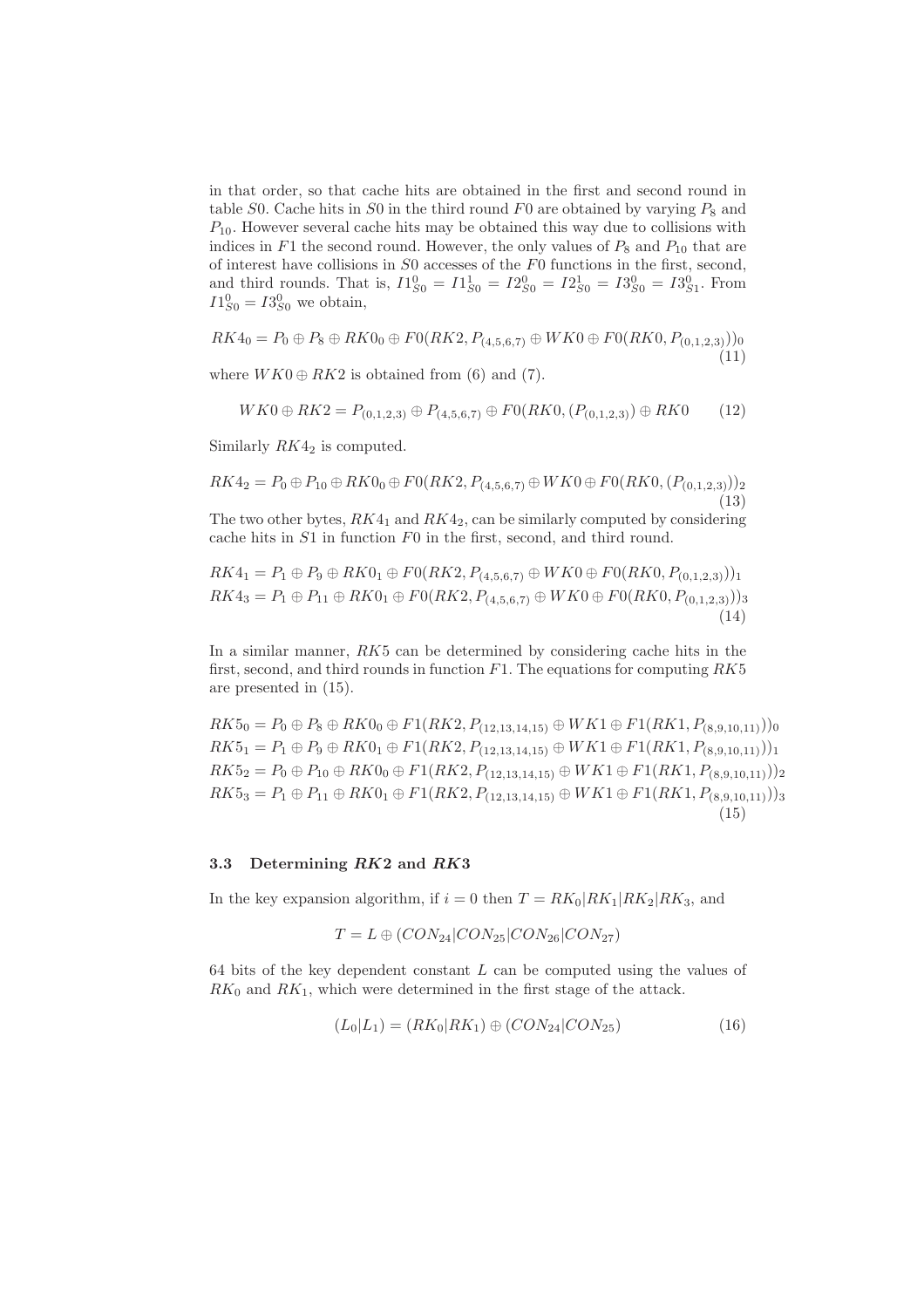The double swap operation on  $L$  places 57 known bits of  $L$  in the lower bit positions. Let the new L after double swap be denoted by  $L'$ .

$$
L'_{(0\cdots 56)} = L_{(7\cdots 63)}\tag{17}
$$

Again, in the key expansion algorithm, if  $i = 1$ , then  $T = RK_4 | RK_5| RK_6|RK_7$ . This is represented in equation form as

$$
T = L' \oplus (CON_{28}|CON_{29}|CON_{30}|CON_{31}) \oplus (WK_0|WK_1|WK_2|WK_3) \quad (18)
$$

Therefore,

$$
WK0|WK1_{(0\cdots 24)} = L'(0\cdots 56) \oplus (CON_{28}|CON_{29(0\cdots 25)}) \oplus (RK_4|RK_5) \tag{19}
$$

Thus it is possible to ascertain  $WK0$  and 25 bits of  $WK1.$   $WK0 \oplus RK2$  and  $WK1 \oplus RK3$  have been determined in the second step of the attack. With the knowledge of  $WK0$  and  $WK1_{0\cdots 24}$  the whole of  $RK2$  and 25 bits of  $RK3$  can be determined.

## 4 Analysis of the Attack

Cache memories in practice have a cache line consisting of  $m$  bytes  $(m \text{ is a power})$ of 2, say  $2^l$ ). Two table indices are considered equivalent if they access the same cache line. In such cases only the  $(8 - m)$  most significant bits of the indices are equal. The result is an ambiguity in the detection of cache hits. A cache hit would mean  $2<sup>l</sup>$  possible indices for access.

Determining RK0 requires cache hits in the table S0 for the accesses  $I1_{s0}^1$ ,  $I1_{s0}^2$ ,  $I1_{s0}^3$ ,  $I2_{s0}^0$ , and  $I2_{s0}^1$ , and in the table S1 for accesses  $I1_{s1}^1$ ,  $I1_{s1}^2$ ,  $I1_{s1}^3$ ,  $I2_{s1}^0$ ,  $I2_{s1}^1$ . Finding a cache hit is done by iterating the respective plaintext byte through the  $2^8$  possibilities. The accesses for each table  $S_0$  and  $S_1$  are independent and can be done in parallel. Obtaining all the cache hits would therefore require  $5 \times 2^8 < 2^{11}$  CLEFIA invocations. Hence for P and Q plaintexts finding all cache hits would need  $2^{12}$  encryptions. These cache hits define values for the plaintext bytes  $P_2$ ,  $P_3$ ,  $P_4$ ,  $P_5$ ,  $P_6$ ,  $P_7$  and  $Q_2$ ,  $Q_3$ ,  $Q_4$ ,  $Q_5$ ,  $Q_6$ ,  $Q_7$ . Considering the cache line, there are  $2^{12l}$  possible combinations of these plaintext bytes. Each of these combinations have to be tested in the eight equations in (9). The tests are done for each of the  $2^{32}$  possible RK0 values.

For a given set of plaintext bytes, there are at-most 16 values of RK0 that satisfy all conditions in  $(9)$ . To understand why 16 values of RK0 are obtained, consider the right hand side of (9). This can be represented in the form of the diffusion stage of the F0 function as follow:

$$
\begin{pmatrix}\n1 & 2 & 4 & 6 \\
2 & 1 & 6 & 4 \\
4 & 6 & 1 & 2 \\
6 & 4 & 2 & 1\n\end{pmatrix}\n\begin{pmatrix}\nzp_0 \\
zp_1 \\
zp_2 \\
zp_3\n\end{pmatrix}\n\oplus\n\begin{pmatrix}\n1 & 2 & 4 & 6 \\
2 & 1 & 6 & 4 \\
4 & 6 & 1 & 2 \\
6 & 4 & 2 & 1\n\end{pmatrix}\n\begin{pmatrix}\nzq_0 \\
zq_1 \\
zq_2 \\
zq_3\n\end{pmatrix}
$$
\n(20)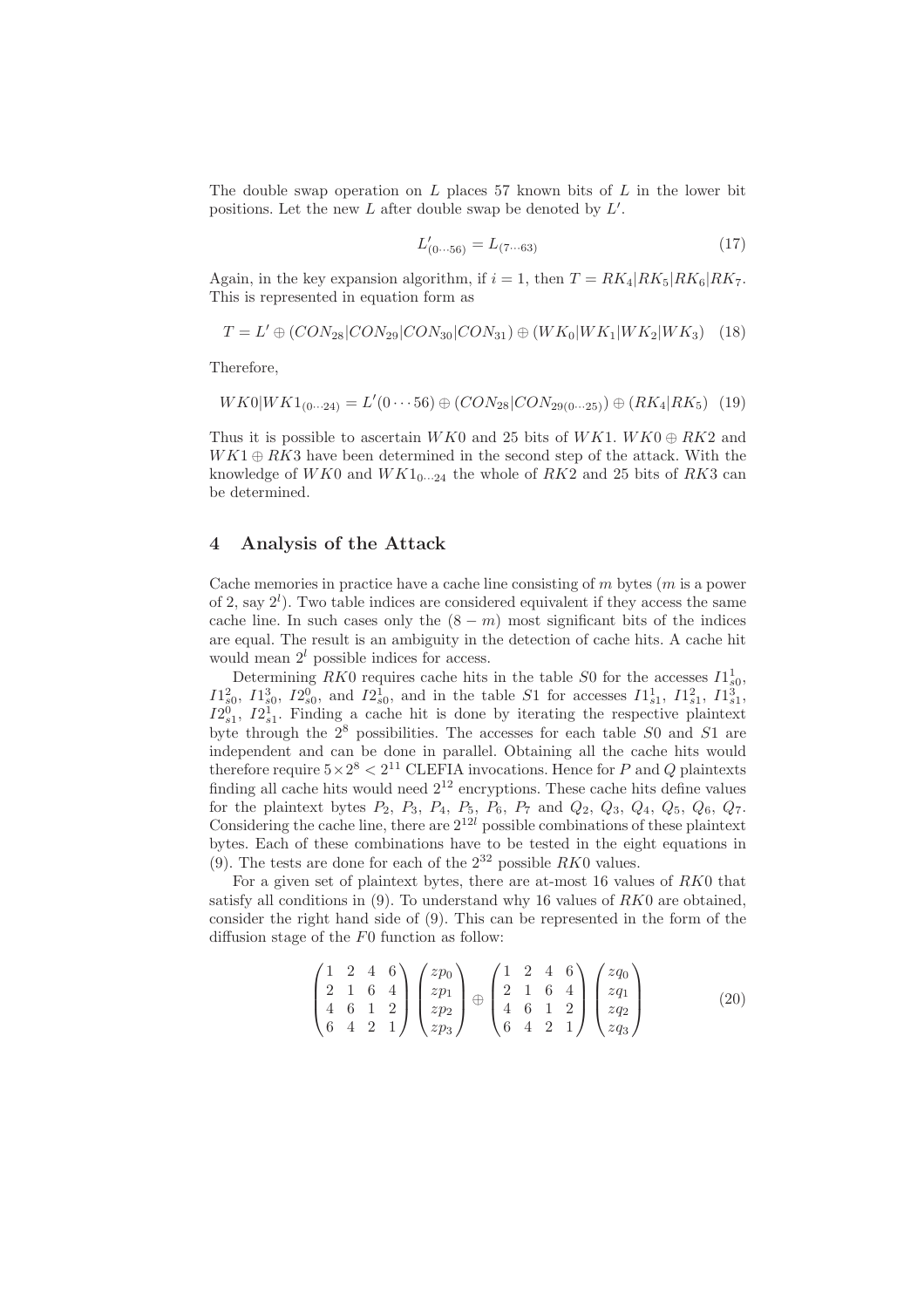$zp_i$  and  $zq_j$   $(0 \le i \le 3, 0 \le j \le 3)$  are the output of the sbox for the P and Q plaintexts respectively. Because of the injective sbox, the  $zp$ 's and  $zq$ 's uniquely identify an  $RK0$ . Moreover the result of the computation  $(20)$  is not altered if bytes of  $zp_i$  are interchanged with  $zq_i$  for  $i = j$ . This leads to  $2^4$ possible combinations, thus resulting in 16 different RK0 keys that satisfy all the conditions in (9).

In all there are  $2^{4+12l}$  possible values for  $RK0$  and an equal number of possible values for  $RK1$ . The values for  $RK1$  are determined by an independent process requiring 2<sup>12</sup> more CLEFIA encryptions.

Determining the bytes of  $RX4$  requires cache hits in  $F0$  in the first, second, and third rounds. Using the plaintext bytes found previously, required cache hits in the third round are obtained by setting appropriate values to  $P_8$ ,  $P_9$ ,  $P_{10}$ , and  $P_{11}$ . This requires  $4 \times 2^8$  CLEFIA encryptions and produces  $2^{4l}$  possible combinations. Solving equations  $(12)$ ,  $(13)$ , and  $(14)$  for each of the RK0 determined in the previous step would result in  $2^{4+12l+4l}$  possible values for RK4. Similarly RK5 will have an equal number of options.

With the knowledge of  $RK0$ ,  $RK1$ ,  $RK4$ , and  $RK5$ , the whole of  $RK2$  and 25 bits of RK3 is determined. There are  $2^{4+16l+7}$  possible values for all bits of  $RK2$  and  $RK3$ . The  $2<sup>7</sup>$  additional keys are due to the unsolved 7 bits in  $RK3$ .

All the possible keys have to be checked by brute force for correctness. The total complexity of the attack in terms of CLEFIA encryptions is thus of the order of  $2^{11+16l}$ .

## 5 Experimental Results

The attack was simulated using an Oracle for the CLEFIA encryptions. The Oracle is queried with the plaintext and it returns the cache access patterns for each table S0 and S1. For every modification of the plaintext byte the Oracle is queried until the desired cache access pattern is obtained. The required cache access pattern is obtained with probability one.

Once the required cache hits are obtained, equations (9) and (10) are tested for different values of  $RK0$  and  $RK1$ . There are  $2^{32}$  possible values for each RK, but they can be done in parallel as they are independent. Each of the possible RK0 and RK1 key values result in  $2^{4l}$  possible RK4 and RK5 keys. Determination of  $RK4$  and  $RK5$  cannot be parallelized as is seen from (12),  $(13)$ ,  $(14)$  and  $(15)$ . From this stage in the attack, there is a single  $RK2$  and  $128$ values of  $RK3$  for each  $(RK0, RK1, RK4, RK5)$  tuple.

To determine the time required for the attack, we used a CLEFIA reference code where the sbox elements are unsigned int values. The objective of keeping unsigned int is justified to increase the speed of encryptions [16]. Most embedded microcontroller systems have a 32 byte cache line. The number of table elements sharing one cache line is therefore 4, or  $l = 2$ , yielding an attack complexity of 2 <sup>43</sup> encryptions. On an Intel Core 2 Duo the time for this attack took 1 hour and 30 minutes.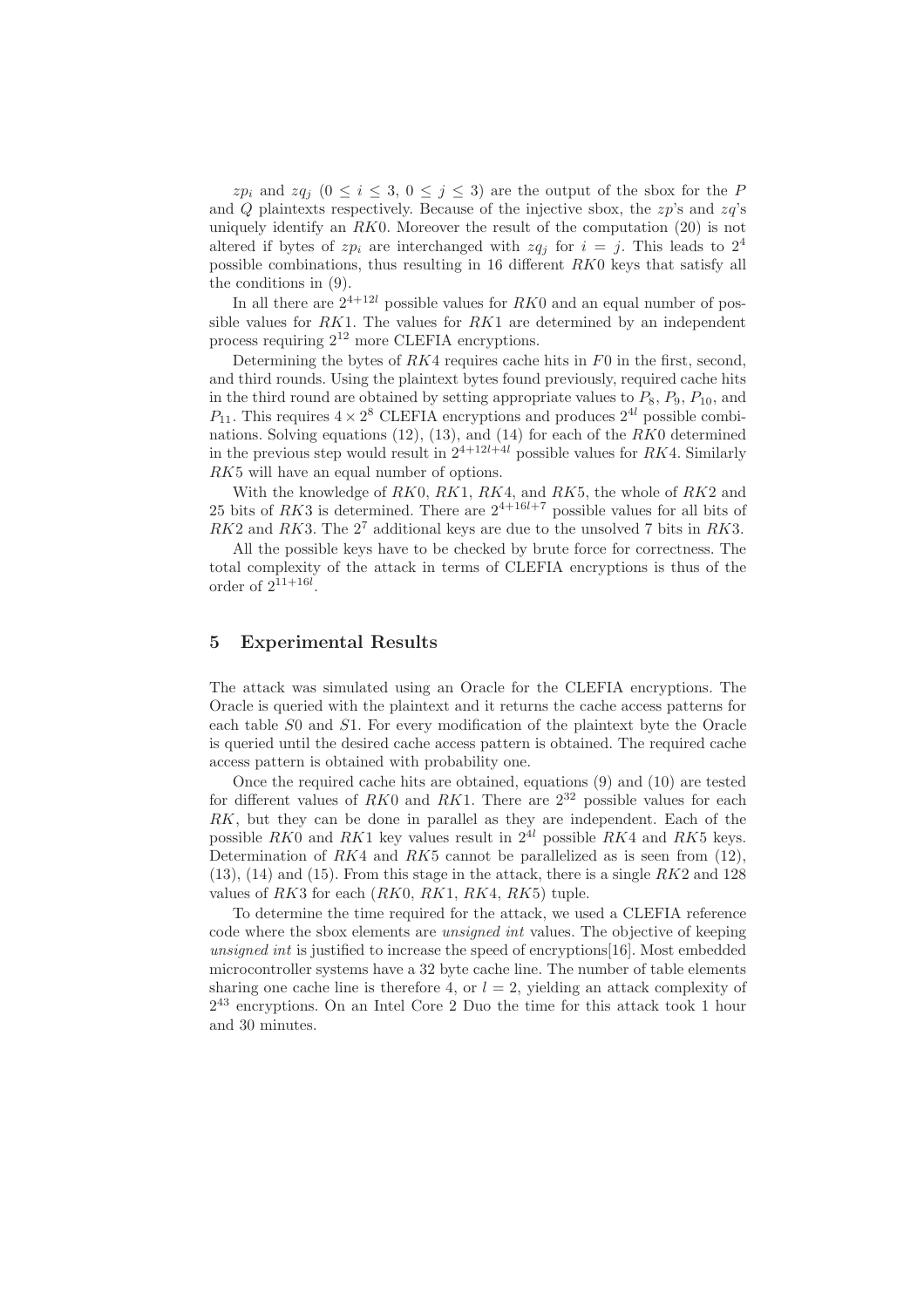## 6 Conclusion

In this paper we have shown that the block cipher CLEFIA can be attacked using cache trace patterns. We proposed a three staged attack to ascertain the key. We have further analyzed the attack to explain the reductions in key space achieved by the steps and corresponding equations obtained in the attack. The entire attack has been simulated on a reference CLEFIA code on an Intel Core 2 Duo machine, targeting as 32 byte cache architecture. The complexity of the attack has been shown to be  $2^{43}$  and requires around 1 hour and 30 minutes for the complete attack.

## References

- 1. Aciicmez, O., Cetin Kaya Koç: Trace-driven cache attacks on aes. Cryptology ePrint Archive, Report 2006/138 (2006), http://eprint.iacr.org/
- 2. Aciiçmez, O., Çetin Kaya Koç: Trace-Driven Cache Attacks on AES (Short Paper). In: Ning, P., Qing, S., Li, N. (eds.) ICICS. Lecture Notes in Computer Science, vol. 4307, pp. 112–121. Springer (2006)
- 3. Bernstein, D.J.: Cache-timing attacks on AES. Tech. rep. (2005)
- 4. Bertoni, G., Zaccaria, V., Breveglieri, L., Monchiero, M., Palermo, G.: AES Power Attack Based on Induced Cache Miss and Countermeasure. In: ITCC (1). pp. 586–591. IEEE Computer Society (2005)
- 5. Bonneau, J., Mironov, I.: Cache-Collision Timing Attacks Against AES. In: Goubin, L., Matsui, M. (eds.) CHES. Lecture Notes in Computer Science, vol. 4249, pp. 201–215. Springer (2006)
- 6. Kelsey, J., Schneier, B., Wagner, D., Hall, C.: Side Channel Cryptanalysis of Product Ciphers. J. Comput. Secur. 8(2,3), 141–158 (2000)
- 7. Lauradoux, C.: Collision attacks on processors with cache and countermeasures. In: Wolf, C., Lucks, S., Yau, P.W. (eds.) WEWoRC. LNI, vol. 74, pp. 76–85. GI (2005)
- 8. Neve, M., Seifert, J.P.: Advances on Access-Driven Cache Attacks on AES. In: Biham, E., Youssef, A.M. (eds.) Selected Areas in Cryptography. Lecture Notes in Computer Science, vol. 4356, pp. 147–162. Springer (2006)
- 9. Neve, M., Seifert, J.P., Wang, Z.: A Refined Look at Bernstein's AES Side-Channel Analysis. In: Lin, F.C., Lee, D.T., Lin, B.S., Shieh, S., Jajodia, S. (eds.) ASIACCS. p. 369. ACM (2006)
- 10. Osvik, D.A., Shamir, A., Tromer, E.: Cache Attacks and Countermeasures: The Case of AES. In: Pointcheval, D. (ed.) CT-RSA. Lecture Notes in Computer Science, vol. 3860, pp. 1–20. Springer (2006)
- 11. Page, D.: Theoretical Use of Cache Memory as a Cryptanalytic Side-Channel (2002)
- 12. Paulo S. L. M. Barreto: The AES Block Cipher in C++, http://www.larc.usp.br/ pbarreto/AES++.zip
- 13. Rebeiro, C., Mondal, M., Mukhopadhyay, D.: Pinpointing Cache Timing Attacks on AES. In: VLSI Design. IEEE Computer Society (2010), *To Appear*
- 14. Rebeiro, C., Mukhopadhyay, D., Takahashi, J., Fukunaga, T.: Cache Timing Attacks on Clefia. In: Roy, B., Sendrier, N. (eds.) INDOCRYPT. Lecture Notes in Computer Science, vol. 5922. Springer (2009), *To Appear.*